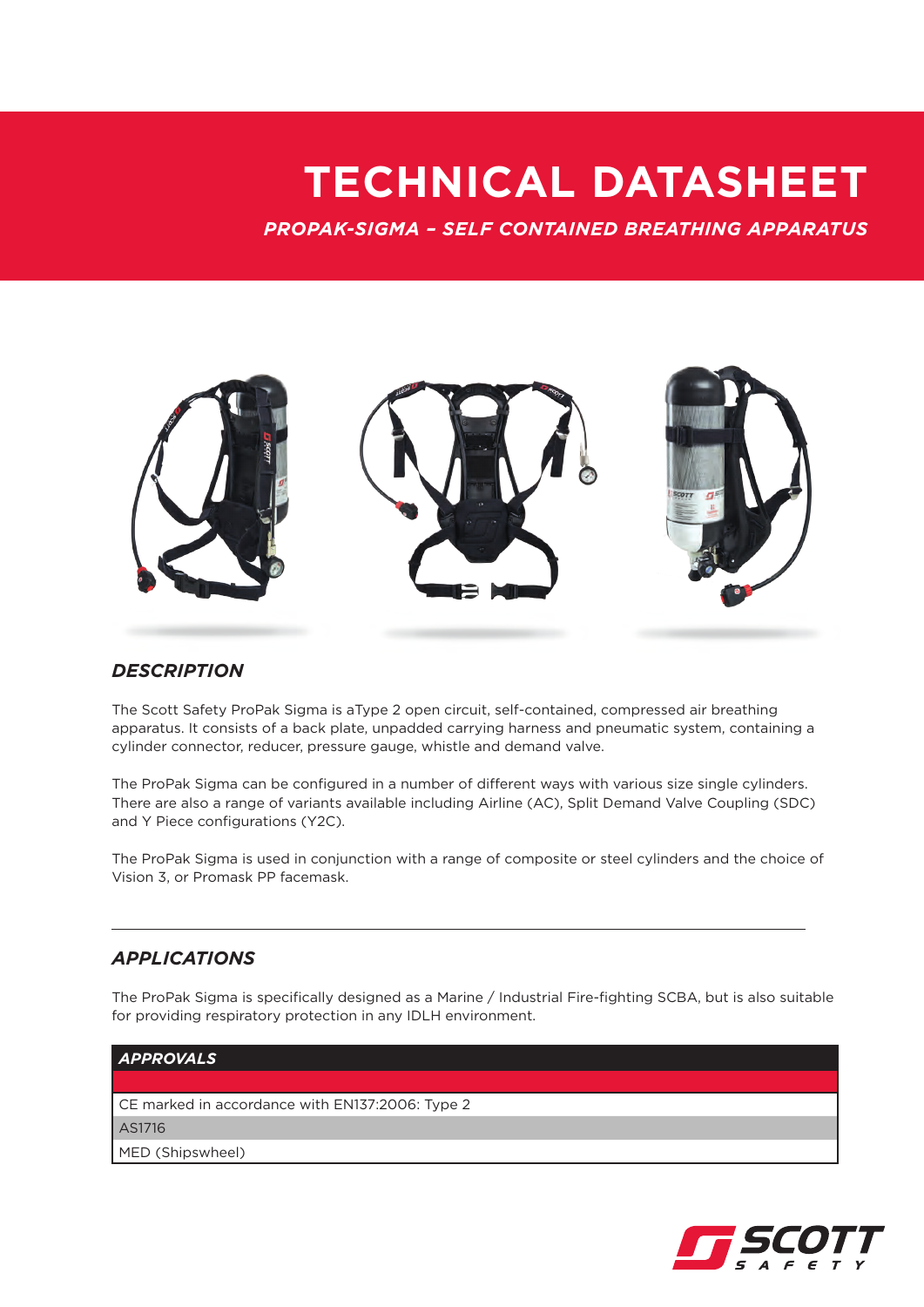# **TECHNICAL DATASHEET**

### *MATERIALS*

| Pressure Reducing Valve        | <b>Nickel Plated Brass</b>                                                             |
|--------------------------------|----------------------------------------------------------------------------------------|
| Rust Tube (Cyls)               | <b>Brass</b>                                                                           |
| <b>Reducing Valve Seat</b>     | Polyamide (Nylon)                                                                      |
| O-Rings                        | Nitrile, Silicone, EPDM                                                                |
| <b>Reducing Valve Springs</b>  | Stainless Steel                                                                        |
| <b>HP Pressure Gauge</b>       | Stainless Steel, Polycarbonate Lens                                                    |
| <b>HP Pressure Gauge Cover</b> | Neoprene                                                                               |
| MP Air Supply Hose Fittings    | <b>Nickel Plated Brass</b>                                                             |
| Facemask                       | Neoprene, Silicone or Procomp                                                          |
| Facemask Visor                 | Polycarbonate                                                                          |
| MP Air Supply Hose             | EPDM Cover, fabric braid reinforcement, EPDM liner                                     |
| <b>HP Air Hose</b>             | PTCFE liner, stainless steel braiding, Estane sleeve                                   |
| Valve Handwheel                | Glass filled Polyamide/ TPE                                                            |
| Harness                        | Kevlar Blend Webbing                                                                   |
| <b>Backplate</b>               | Glass & Carbon filled Nylon composite                                                  |
| <b>Backpad</b>                 | Flame retardant cross linked polyolefin closed cell<br>foam covered in a Proban fabric |
| <b>Cylinder Band</b>           | Kevlar blend webbing with Velcro                                                       |
| <b>Strap Buckles</b>           | Glass filled polyamide                                                                 |
| Cylinder                       | Steel or Composite                                                                     |
| Cylinder Valve                 | <b>Nickel Plated Brass</b>                                                             |
| <b>Demand Valve Casing</b>     | <b>Glass filled Polyamide</b>                                                          |

## *MAINTENANCE/CLEANING/SERVICING*

N.B. - Cleaning should only be carried out as specified in the user instructions. Maintenance and servicing must only be performed by trained personnel following the procedures in the Service and Maintenance manual.